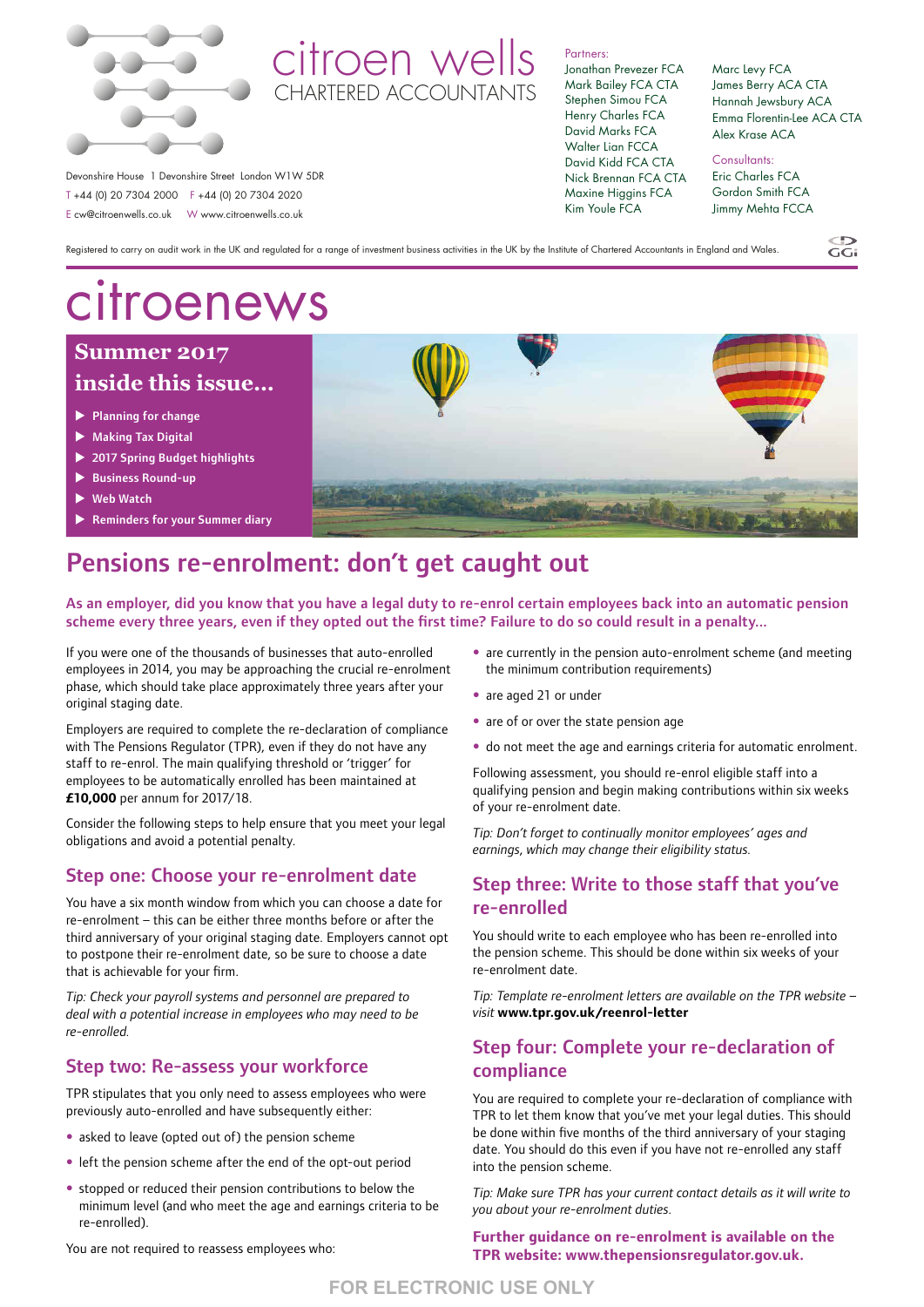## Planning for change

Recent months have seen significant changes to the UK's economic landscape. While the exact impact of Brexit remains to be seen, change is an inevitable part of business and it's essential to be able to adapt to whatever may be around the corner.

All businesses are subject to change, whether this is due to internal factors such as launching a new product, or external factors, including the emergence of new technologies or competitors.

#### $\mathcal{H}$ Planning ahead

Forward planning is key to managing change. You will need to work to identify where changes need to be made, and allow sufficient time to test any plans. Now is the time to review your short, medium and long-term objectives in line with the 'SWOT' principles – identifying any strengths, weaknesses, opportunities and threats.

#### **Action points**

- $\checkmark$  Review and update your business plan
- $\checkmark$  Plan for where you see your business in one, two and five years' time
- $\checkmark$  Look at what your competitors are doing
- Set up key performance indicators (e.g. sales, staffing)
- $\checkmark$  Draw up a specific timetable for action
- Measure your performance against your targets

## Responding to change

Change brings with it both challenges and opportunities. It may be that your business needs to reconsider its existing offering, whether this means modifying products or services or approaching entirely different markets. You may also wish to consider partnering with another business.

#### **Action points**

 $\checkmark$  Consider adapting or expanding your existing offering

- $\checkmark$  Research and test potential new markets
- Consider adopting new sales and marketing techniques, including online and social media channels
- Consider the impact on staffing levels and processes
- 9 Focus on the most profitable areas of your business
- Seek customer feedback on your proposed changes

### Creating a positive culture

People can be resistant to change. However, you can help to foster a positive attitude to change throughout your business, by explaining the need for any changes.

#### **Action points**

- $\checkmark$  Engage staff by inviting ideas
- $\checkmark$  Hold regular brainstorming sessions
- Nominate a key member of staff to coordinate the changes
- Consider the retraining needs of existing staff
- $\checkmark$  Establish a clear timetable for the changes
- $\checkmark$  Offer an open door policy

## **Protecting profitability**

Change could potentially affect any area of your business but there are a number of steps you can take to help protect profitability.

You may look to introduce strategies for increasing turnover. Working to increase sales to existing customers can be one

of the most effective ways to boost the bottom line.

#### **Action points**

- $\checkmark$  Look to reduce costs, such as utility bills and bank charges
- Negotiate with your suppliers
- 9 Cross-sell and upsell to existing customers
- $\checkmark$  Consider whether you are making the most of your employees
- 9 Ensure systems and processes are as efficient as possible

## $\sqrt[m]{\mathcal{N}}$  Managing cashflow

It may be that you will need to borrow additional funds, in which case you may wish to delay any planned investments. We can provide regular cashflow forecasts to help with your budgeting needs.

#### **Action points**

- $\checkmark$  Consider the optimum time for purchases
- Negotiate payment terms with customers
- $\checkmark$  Invoice as soon as possible
- Operate stringent credit control procedures, including credit checks
- $\checkmark$  Revisit your pricing structure
- Ensure effective stock control measures are in place
- $\checkmark$  Consider the funding options available

**Careful planning will help you to effectively manage change. We can help with your business and financial planning needs.**

## Making Tax Digital: government outlines new rules

**In response to the feedback it received from businesses and industry, the government has outlined a raft of proposals in relation to its new Making Tax Digital (MTD) initiative. Many of these relate to the Making Tax Digital for Business (MTDfB) scheme.**

Free software will be provided to businesses with the 'most straightforward' tax affairs, and firms will also be permitted to use spreadsheets for their record-keeping. However, these must meet the relevant requirements of MTDfB. Charities (but not their trading subsidiaries) will be exempted from the need to keep records digitally.

MTDfB will be deferred until 2020 for partnerships with turnover exceeding £10 million, while the cash basis entry threshold for unincorporated businesses has increased to £150,000 and the exit threshold to £300,000.

Taxpayers will be given at least 12 months to familiarise themselves with the new quarterly reporting changes before any late submission penalties are applied.

Further changes were also unveiled in the 2017 Spring Budget, including a one year deferral from the mandating of MTDfB for unincorporated businesses and landlords with turnovers below the VAT registration threshold (£85,000 from 1 April 2017). They will now be required to start using the new digital service from April 2019.

Please note that following Theresa May's decision to call a snap General Election on 8 June, the government removed legislation to implement MTD from the Finance Bill 2017. The clauses are likely to be reinstated after the election.

**As your accountants, we will continue to assist you with your tax affairs, and will be keeping you up-to-date with the latest MTD developments.**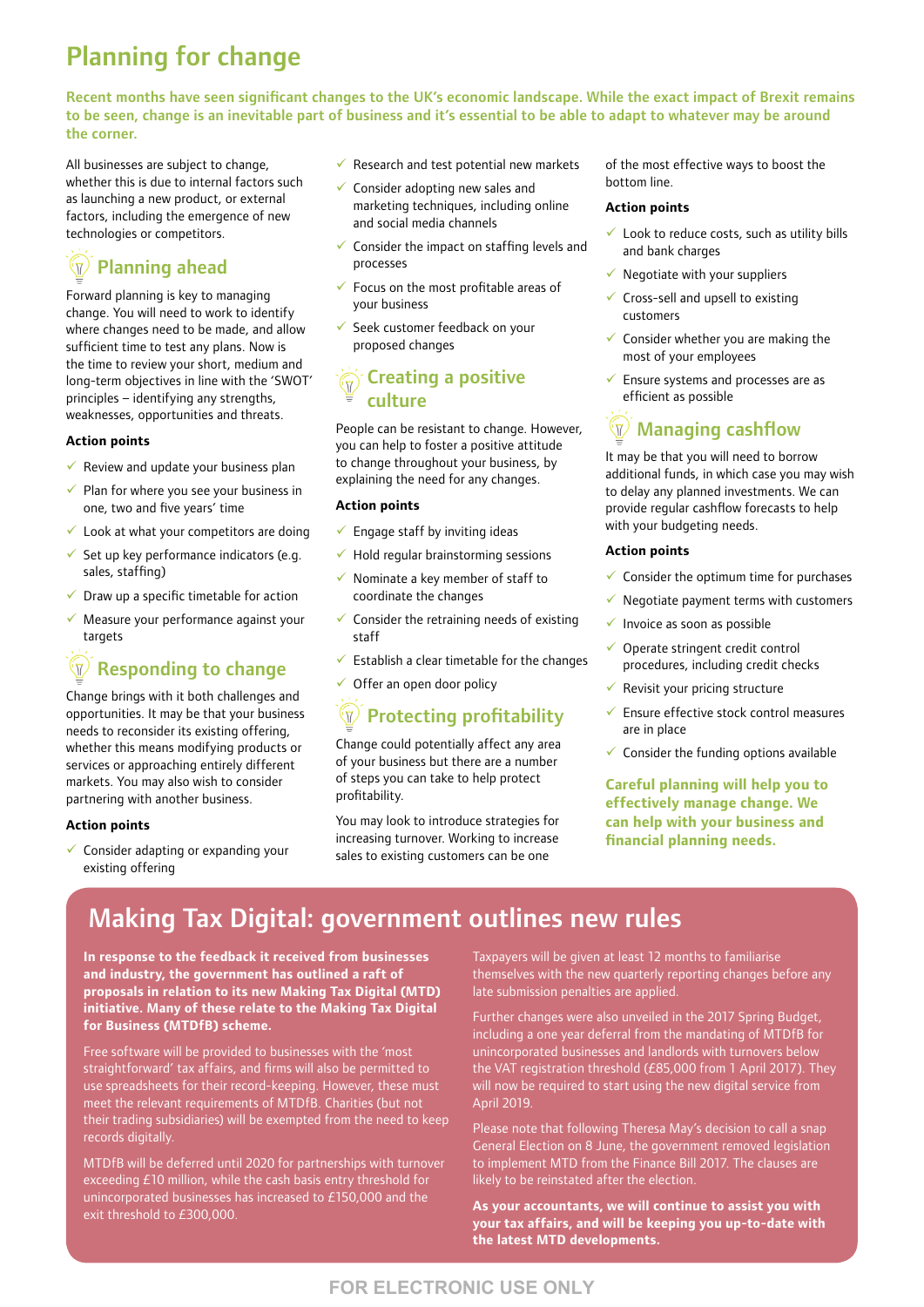

## 2017 Spring Budget highlights

Chancellor Philip Hammond presented his first – and last – Spring Budget on 8 March 2017, unveiling a number of significant measures for businesses and individuals. Here we provide an overview of some of the announcements, together with some other recent changes.

### Business rates support package

Following the recent business rates revaluation in England, the government will provide further support for businesses facing significant increases in bills. This includes support for those firms losing Small Business Rate Relief, to limit rates increases to the greater of £600 or the real terms transitional relief cap for small businesses. A £300m 'hardship fund' will also be available to local authorities in England to provide support for individual cases.

In addition, a £1,000 business rates discount will apply to public houses with a rateable value of up to £100,000, subject to state aid limits for businesses with multiple properties, effective for one year from 1 April 2017.

#### Income tax measures

For 2017/18 the personal allowance has increased to £11,500 and the basic rate limit to £33,500 as planned. However, for 2017/18 the Scottish government has exercised its new income tax setting powers and the basic rate band for Scottish taxpayers has been set at £31,500.

The government is planning to reduce the tax-free dividend allowance from £5,000 to £2,000 from 6 April 2018.

## National insurance contributions

Class 2 national insurance contributions (NICs) will be abolished from April 2018, as previously planned.

The Chancellor also unveiled plans to increase the main rate of Class 4 NICs for the self-employed from 9% to 10% with effect from 6 April 2018, and from 10% to 11% from 6 April 2019. However, following considerable controversy over the announcement, the Chancellor subsequently confirmed that the government will not proceed with the increases.

### Research and development (R&D)

The Chancellor announced that administrative changes will be made to R&D tax credits, with the stated aim of increasing the certainty and simplicity around claims, and the government will be taking action to improve awareness of R&D tax credits among SMEs.

## Cash basis accounting

The entry and exit thresholds for cash basis accounting increased to £150,000 and £300,000, respectively, with effect from 6 April 2017. The government will also simplify the rules on capital and revenue expenditure within the cash basis, to make it easier for businesses to work out whether the expenditure is deductible for tax.

## Vehicle Excise Duty (VED) rates

A new VED system now applies to the taxation of most passenger vehicles registered on or after 1 April 2017.

For the first year this is based on  $CO<sub>2</sub>$ emissions. For following years, all vehicles with zero emissions will be exempt from the standard rate of vehicle tax, and all other

petrol or diesel vehicles will pay a standard rate of £140 a year.

An additional rate will be added for all new vehicles with a list price of over £40,000 (including zero emission vehicles). Alternative fuel vehicles continue to receive a £10 reduction on the standard and first year rates.

## New NS&I Investment Bond

The Chancellor confirmed the rate of the new NS&I Investment Bond, which was announced at Autumn Statement 2016. The Investment Guaranteed Growth Bond offers a rate of 2.2% over a term of three years and is available for 12 months from April 2017. The Bond is open to everyone aged 16 and over, subject to a minimum investment of £100 and a maximum investment limit of £3,000.

## New Budget timetable

The Chancellor also unveiled plans to introduce a new timetable for future Budgets, which will see the main annual Budget taking place in the Autumn, to be followed by a Spring Statement. From 2018, the Office for Budget Responsibility will produce a Spring forecast, and the Chancellor will make his Statement responding to that forecast.

Please note that the information in this article was correct at the time of printing and does not take into account any changes following the General Election in June 2017.

**For more information on the Budget announcements and how they could affect you and your business, please contact us.**